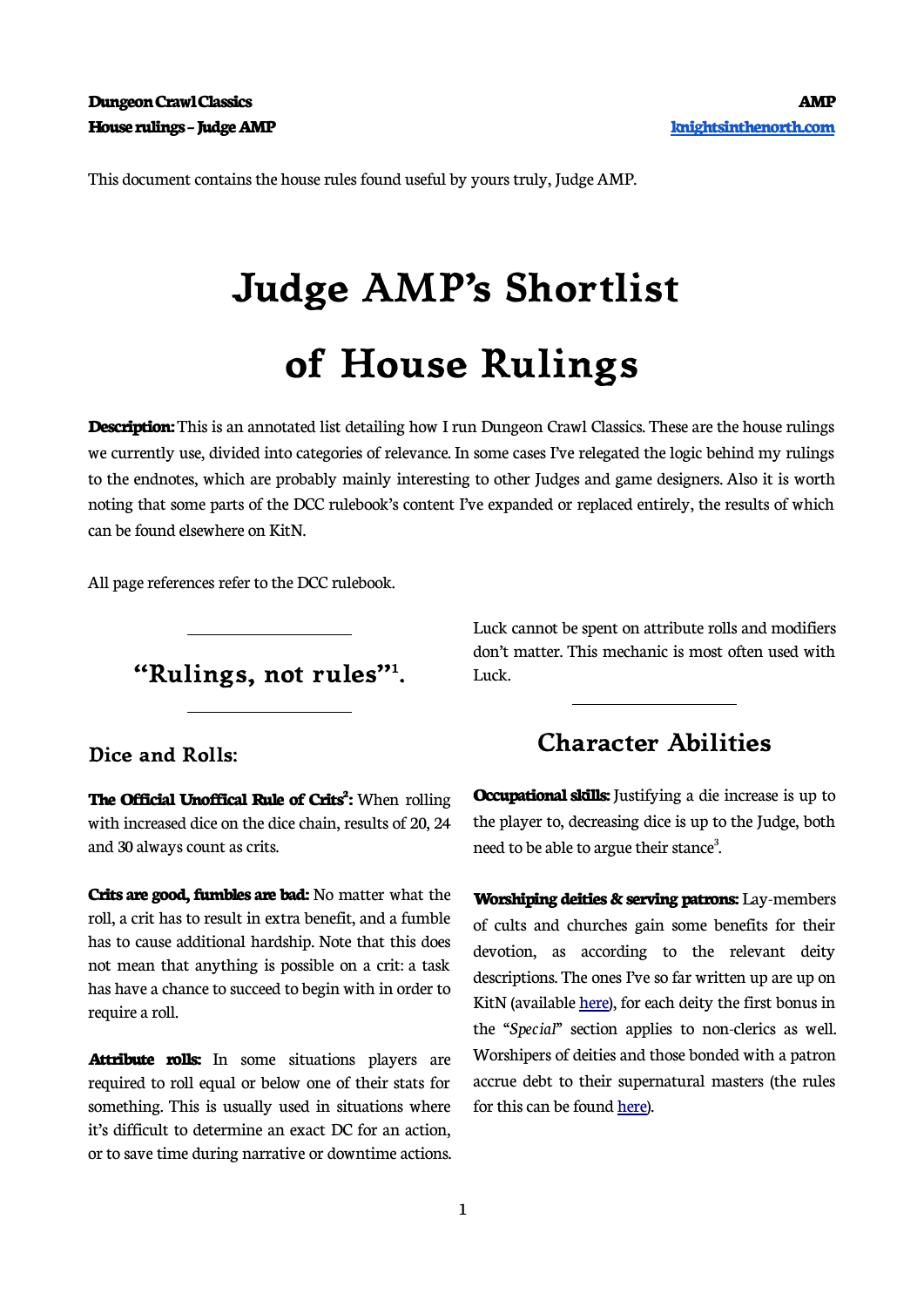**Opposed deities and patrons:** Some supernatural powers are in conflict between each other. Clerics and magic users cannot use their powers to aid characters bound to opposing deities or patrons: the magic will simply not work.

#### **Cleric<sup>4</sup>**

 $\overline{\phantom{a}}$ 

**Extra spells for Personality modifier<sup>5</sup> :** Upon reaching 1<sup>st</sup> level, clerics gain bonus 1<sup>st</sup> level spells according to their Personality modifier, similar to wizards (as indicated on Table 1-1 on pg. 18).

**Determining cleric spells:** The Judge determines what spells the cleric gains when learning new incantations, although players are allowed to argue for spells that would suit their character<sup>6</sup>. .

**Translating arcane spells:** Sometimes clerics may receive versions of arcane spells from their deities. In this case replace unsuccessful spell check results with *"Failure."* and apply disapproval when needed.

**Meditate for answers<sup>7</sup> :** A cleric may roll a spell check to meditate for information from their deity. The Judge secretly determines the DC for the roll, and the roll may trigger disapproval like any other spell check by a cleric; any answers gained are entirely up to the deity and the Judge. This ability can be used to determine alignments, or to gain hints on the current situation or environment of the character.

## **Thief<sup>8</sup>**

 $\overline{\phantom{a}}$ 

**No Luck dice to damage:** Luck dice cannot be applied to damage. They can be applied to anything else, including crit table rolls<sup>9</sup>.

**Backstabs:** A thief may make a backstab attack if the opponent is unaware of their location, or is surprised in some other way. To chain backstab attacks the thief must be able to do something suitable to justify

it: shooting from stealth, running to a new spot and hiding, or running at the opponent, sliding between their legs and stabbing at their groin are both appropriate examples of setting up a backstab, as long as the required checks are successfully passed. As a rule of thumb, a thief must succeed in some skill roll to set up a backstab for their next attack.

**Hiding, sneaking and being spotted:** Roll for either sneak silently or hide in shadows if possible, require both only for exceptionally difficult situations. Stealth checks can be done on a move action, provided the thief's position allows it. An opponent's chance to spot a hidden thief is based on environmental factors: terrain, lighting, proximity and senses. Stealth is not magic, and staying hidden may depend on perception checks by opponents or Luck rolls by the thief $10$ . .

**Uncanny dodge:** This skill represents the thief's sixth sense. Should a thief be surprised (as per the rules for surprise rounds, DCC rulebook pg. 77), they may roll for uncanny dodge against an attack roll directed at them during the surprise round; if they succeed the attack doesn't hit, and the thief may take a move action at the end of the surprise round to take them out of harm's way. Uncanny dodge is rolled as a skill check: Action Die + Sneak/Hide (use higher skill bonus when in doubt); if the roll matches or exceeds the attack or spell check, the thief successfully avoids the attack, after which they may move their full movement out of round order and attempt to hide again if situation allows. This action reduces their action dice on their following round by one (i.e. a thief with two action dice can use the ability twice per round) $^{\text{11}}$ . .<br>.  $\overline{a}$ 

## **Warrior<sup>12</sup>**

**Roll the Deed die twice:** Warriors roll the Deed die when rolling to hit, and again when rolling for damage.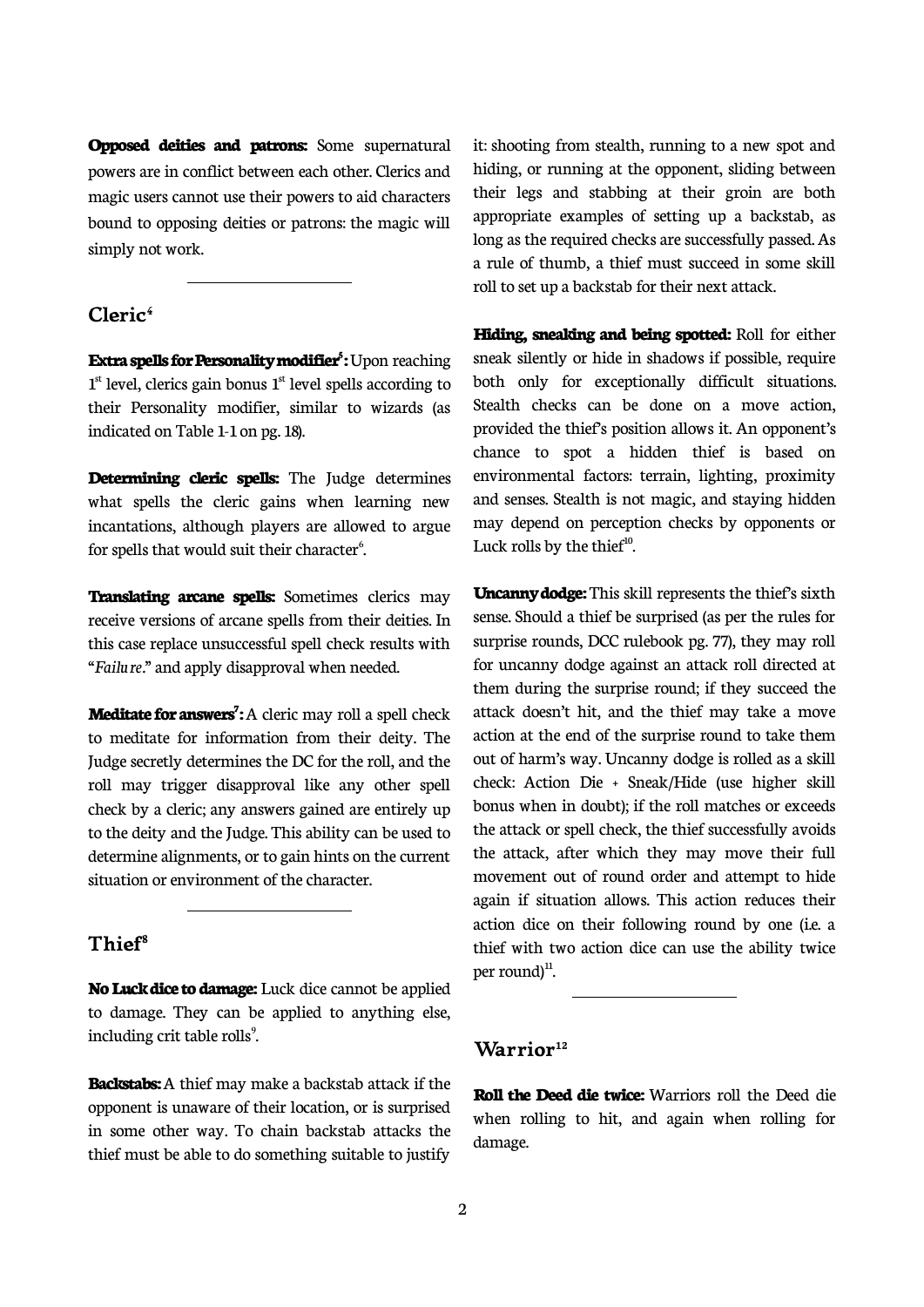**Deeds per round:** Warriors can execute a deed on any attack roll they make.

**Describe your Deed or lose it:** If a player does not describe their Deed before rolling, no Deed occurs on that attack.

**Wizard<sup>13</sup>**

 $\overline{\phantom{a}}$ 

**Rolling for spells:** When rolling for spells (on Table 5- 8 on pg. 127) use a d30 for  $1<sup>st</sup>$  level spells, a d24 for  $2<sup>nd</sup>$ and  $3<sup>rd</sup>$  level spells, and a d6 for  $5<sup>th</sup>$  level spells<sup>14</sup>. . Duplicates or other impossible results allow the player to choose an appropriate spell.

**Spell components:** Arcane casters may spend gold for spell components, which increase spell checks by +1. Spell component type and value depends on spell and is up to Judge's discretion (10-50 gp x spell level is a good rule of thumb).

Patron spells: Patron spells are always cast instead of *Invoke patron,* and as such they are treated as an extension of this spell. They have their own mercurial effects, but do not to follow the usual restrictions for a caster's maximum spell level or number of spell slots (i.e. a  $1<sup>st</sup>$  level wizard may have access to a  $3<sup>rd</sup>$  level spell through their patron).

**Learning and teaching spells:** It takes a week to learn a new spell from a spellbook, either to replace an old spell or to fill a new spell slot. Teaching spells to other casters requires access to a fully stocked and geared arcanarium (value of which starts at 1000 gp, not including the premise itself), and requires both characters to spend a week on the project.

**Arcane spell fumbles:** When casting, roll results equal to the spell's level are counted as results of 1 on the spell table (i.e. a  $3<sup>rd</sup>$  level spell fumbles on roll results  $1-3$ <sup>15</sup>. .

**Translating idol magic:** When an arcane caster casts a spell originally designed as an idol magic spell (*Detect magic* for example), the spell's level indicates the fumble chance (i.e. these results count as 1s, see above); refer to a spell of similar level for fumble effects and apply the rules for generic spell misfires as needed (Table 5-6 on pg. 120). These spells are always lost if the casting roll fails.

**Sense arcana:** An arcane caster may roll a spell check to sense the flow of magic around them. The Judge secretly determines the DC for the roll, and any information gained is entirely up to the Judge. A roll of 1 indicates a fumble, roll d6 modified by Luck: (2 or less) patron taint (or major corruption if no patron); (3-4) minor corruption; (5+) generic spell misfire  $(1<sup>st</sup>$  spell level). This ability may be used to determine whether objects are magical, or to gain information on the character's current environment and situation $^{16}$ .

## **Elf**

**Inherited mithril:** Upon reaching 1<sup>st</sup> level an elven character is finally eligible to claim their family's mithril items. They gain a deed, which allows them to purchase one mithril weapon and one mithril armor at cost, with no modifiers for material. This deed may be used whenever at a suitable location (Judge's discretion) $^{17}$ . .

**Rolling for spells:** As wizards, see above.

 $\overline{a}$ 

**Spell components:** As wizards, see above.

**Patron spells:** As wizards, see above.

**Learning and teaching spells:** As wizards, see above.

**Sense arcana:** As wizards, see above.

֦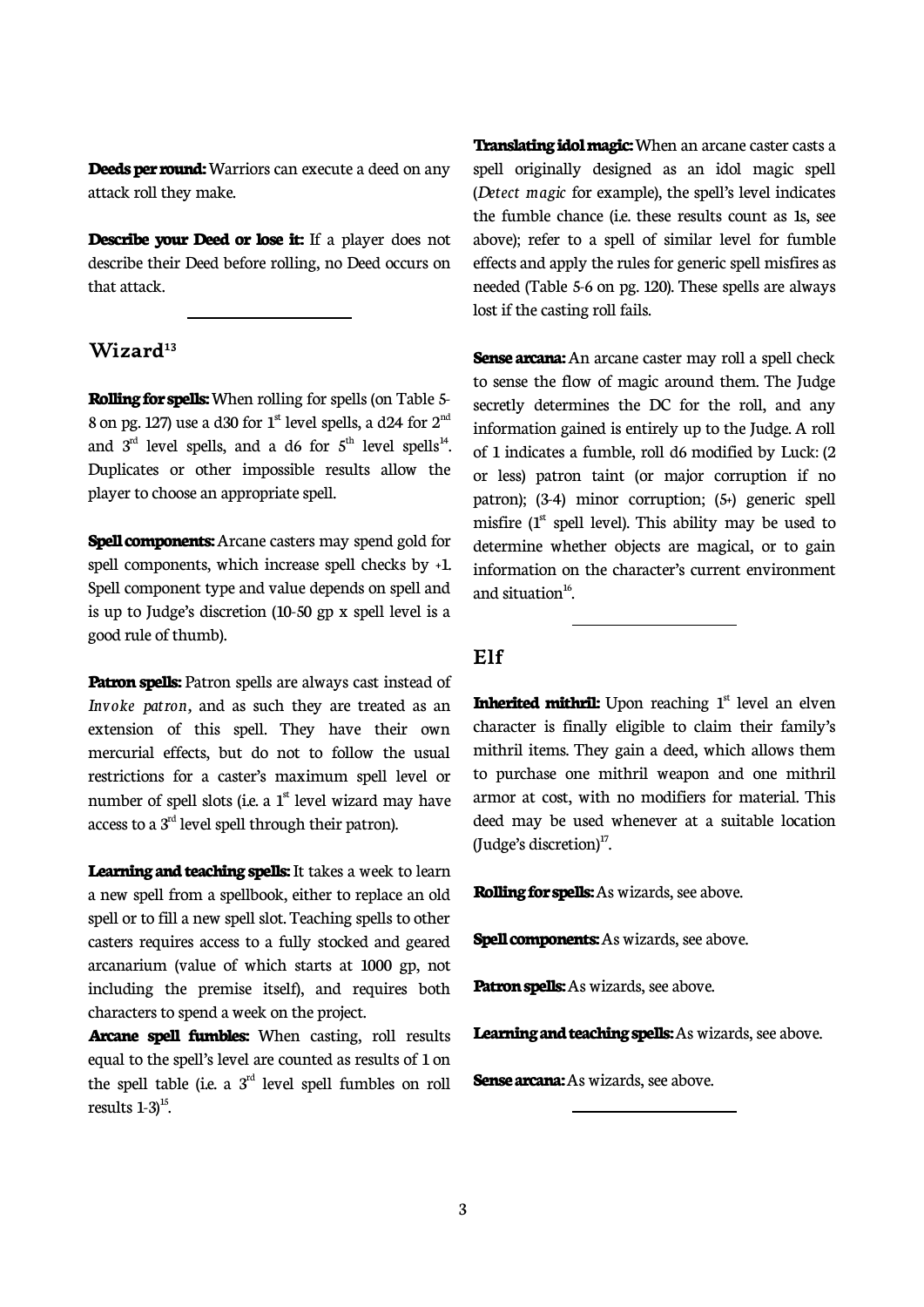#### **Dwarf**

**Dwarven smell:** Dwarves have a very keen sense of smell. In addition to being able to discern valuables at a distance, they can also sense other details about the environment with successful perception checks; any information gained is at Judge's discretion.

**Roll the Deed die twice:** As warriors, see above.

**Deeds per round:** As warriors, see above.

 $\overline{a}$ 

 $\overline{a}$ 

**Describe your Deed or lose it:** As warriors, see above.

#### **Halfling**

**Small arms:** Halflings can dual wield small one handed weapons, such as handaxes, shortswords and clubs, but since a longsword is roughly as long as a halfling is tall they're out of the question.

**Hiding, sneaking and being spotted:** As thieves, see above. Note that halflings do not benefit from the uncanny dodge ability of professional thieves.

# **Combat**

**Attack bonus to damage until**  $5<sup>th</sup>$  **level<sup>18</sup>; Until**  $5<sup>th</sup>$ level, all characters add the attack bonus derived to from their level to damage as well as to-hit rolls. After reaching  $5<sup>th</sup>$  level only the to-hit bonus increases, except for martial classes (warriors and dwarves).

**Moving and acting:** Characters can divide their allotted movement however they please: move, attack, move again is a valid turn.

**Held actions:** Instead of acting on their round, a character of at least 1<sup>st</sup> level may delay an action to happen once a pre-determined trigger occurs (i.e. "I'll shoot the orc once he walks into my line of fire."). This does not change their position in the initiative order, but the delayed

action is lost if the trigger does not happen before their next action. Only one action can be delayed (as in, a character with multiple action dice can only take one action they've delayed for, the second action die is lost).

## **Damage, Healing and Death<sup>19</sup>**

 $\overline{a}$ 

**Damage to hit points:** Hit points may go into the negatives. Once a character's hit points are below 0 they start bleeding out, characters at an even 0 hit points are merely unconscious.

**Subdual damage:** Subdual damage can only reduce a creature to 0 hit points (i.e. unconscious).

**Damage to ability scores:** If two ability scores are at 0 simultaneously, the character is irrevocably dead with no chance of recovery (even with a Luck roll).

**Bleeding out:** When a character's hit points are below 0 they are bleeding out. They have their level in rounds to be brought to 1 or more hit point through some form of healing. Even if such a character is saved one of their stats is reduced by 1 permanently, the stat is decided at random; this indicates their body being scarred by the horrible experiences they've suffered.

**First aid:** A character with suitable equipment (a field medic's kit, for example) may attempt to save a character who is bleeding out with a skill check. The check DC equals to 20 – (the bleeding characters current STA - current HP) (i.e. a character with STA 9 and hit points at -12 would have a first aid DC of 23,  $(20 - (9 - (-12))) = 23$ ). If the check is successful the character is survives and is returned to 1 hit point.

**Turning the corpse:** If a dead character's corpse can be recovered within 1 hour of their demise, the character may make a Luck roll (rolling for equal or below). If they are successful, they are alive, but not without cost: their stats are reduced by an amount of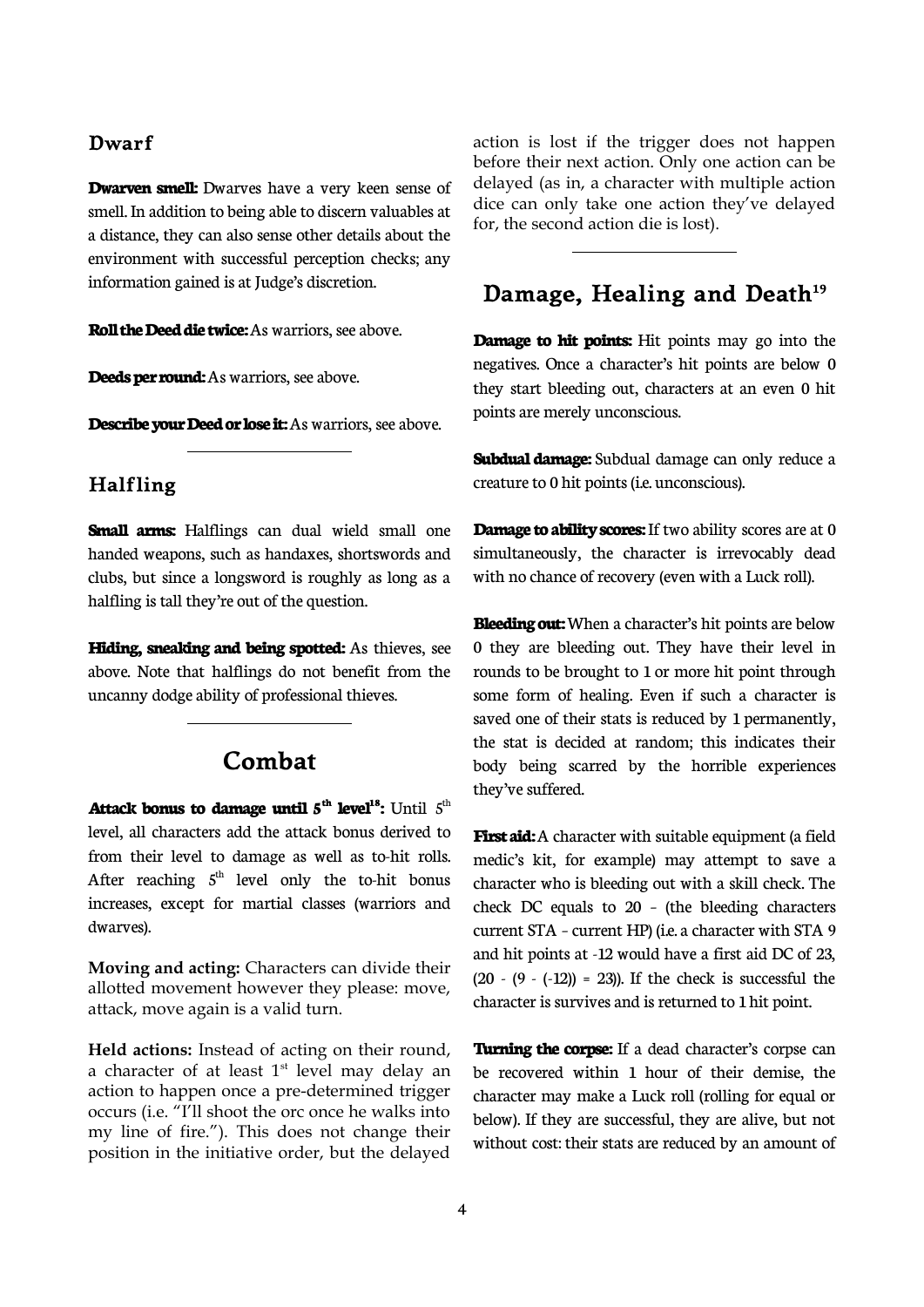points equal to how much their HP was in the negatives (i.e. a character with their HP at -8 would lose 8 points from their stats permanently). Which stats are affected is up to the Judge and should reflect the nature of the injury, but the character must survive alive if at all possible.

**Attribute reductions due to dying:** Attribute reductions caused by momentarily bleeding out or actually dying cannot be replenished through any skill or magic available to mortals. The only ways to regenerate this damage are to go on a quest or to receive a stat increase from whatever source.

# **Equipment**

 $\overline{\phantom{a}}$ 

 $\overline{a}$ 

**Armor, sneaking and spells:** As a rule of thumb, armor with an armor check penalty of d8 or less does not apply its armor check penalty to thief skills or spell casting, this includes shields that fit this rule (hide armor is an exception, it does not hinder sneaking or spells either). Note that metal armor always hinders casting, and arcane casters require both hands and the ability to speak in order to cast  $spells^{20}$ .

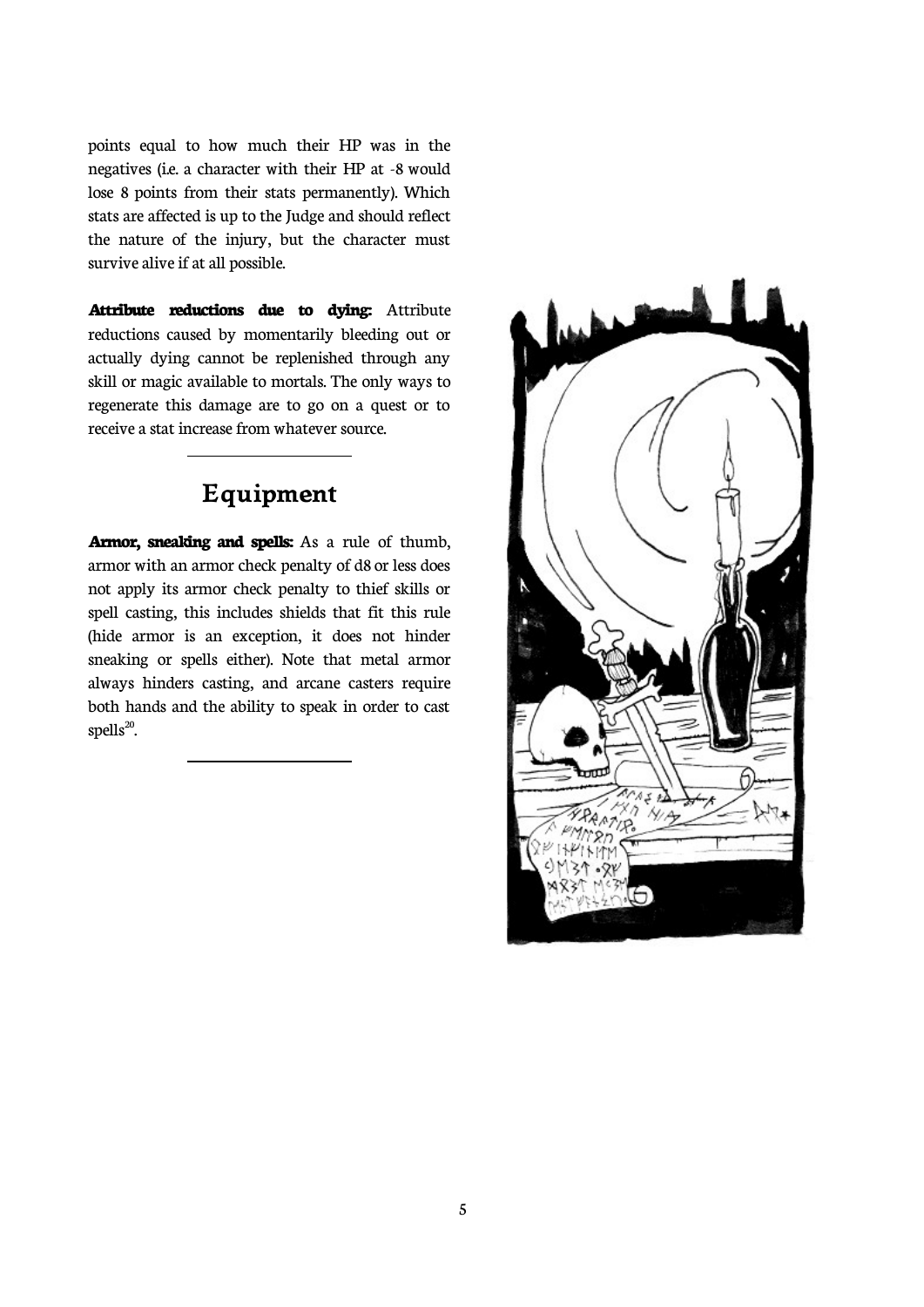- 1 I've judged DCC for roughly two years, and ran games for about twenty. Before DCC the previous system I preferred was my own, a contraption built out of the bones of other systems and stitched together exactly how I wanted. Because I gamemastered for years using this tool, I've always had immense difficulty in using store-bought systems without customizing them extensively. I was drawn to Dungeon Crawl Classics mostly because it seemed like I could use it with minimal modification to run games that appealed to me, without compromising between rules-aswritten and my own idea of how to run the game. "Rulings not rules" has always been my guideline however, and even DCC has ended up getting little tweaks here and there, hence this document.
- 2 I didn't come up with this, but rather picked it up from a community discussion over on G+, the original credit goes to Jon Wilson. Since G+ is going the way of the dinosaurs soon I won't link to the original conversation, but you should go check out Jon's excellent menagerie of monsters over at the [Appendix M](https://appendixm.blogspot.com/) -blog.
- 3 I'm a big fan of the occupational skill system in DCC, and am generally extremely lenient with skill checks since it most often means that the players are coming up with inventive solution to problems.
- 4 It should be noted that I've replaced most of the rules for deities with more detailed ones, so far all of which have been published on KitN (and are available [here](https://knightsinthenorth.blog/category/gods/)).
- 5 Like some of the other rulings here, this is a result of a misreading of the rules back when we first started: I simply assumed that the bonus spells applied to clerics as well as wizards, and realised the issue a year later when starting a new group. So far I've found that the additional spells matter very little especially on the lower levels, and since I'd like to add to the agency of clerics and try to avoid them becoming heal-dispensers, I've let the ruling stand.
- 6 I usually decide all but one spell for the cleric, and allow the player to suggest the last spell added. If it outright fits they get it, otherwise the last spell is rolled from a limited number of options which include the spell they've suggested.
- 7 This ability was born out of necessity and habit: when the players are stuck, or some magical effect or thing is present, normal senses won't do: what better way to push the story forward than divine inspiration or arcane instinct. My stance on magic items is that they should stand out from mundane equipment, and spotting that "yes, that gem-encrusted ritual sword is magical" shouldn't be too much of a hassle. For full identification I require the use of *Detect magic* or outside aid (temples or hired arcanists).
- 8 In my opinion, the thief class is a mess. It stinks of the bad old days, when thieving skills were rolled on percentile dice when everything else used a d20, and the skill division is all over the place. Why do thieves need two separate skills for sneaking and hiding, when halflings get by with just one figure for both? Why is *Pick pocket* the name of the skill when the description states that it includes all sleight of hand? It's also the class with the worst chance of survival at my table, despite being touted as a crowd of streetwise survivors and lucky bastards. I re-imagined the class recently, you can find the rules for rogues on KitN (over [here](https://knightsinthenorth.blog/2019/02/24/the-rogue/)).
- 9 This is just my interpretation of the rules, as the description of Luck die usage is a little ambivalent whether they're intended for action die rolls or just any roll in the game. If Luck dice were applied to damage any thief with middling Luck could one shot almost anything with little to no downside, making combat exceedingly boring for everyone else. Allowing Luck dice to crit tables seems like a decent balancing act: in conjunction with the *Backstab* ability, a thief can do a quite a bit of damage while also having to work for it.
- 10 Now, this ruling may go against rules-as-intended, but I'm not keen on the mental gymnastics required to disregard terrain or other details. Dungeon corridors are often sparsely decorated, with more or less nothing to hide behind, and human thieves suffer from a lack of infravision, which is often readily available to the monsters hunting them in said corridors. I am aware that this may be the reason for the low survivability of thieves at my table, but it is what it is.